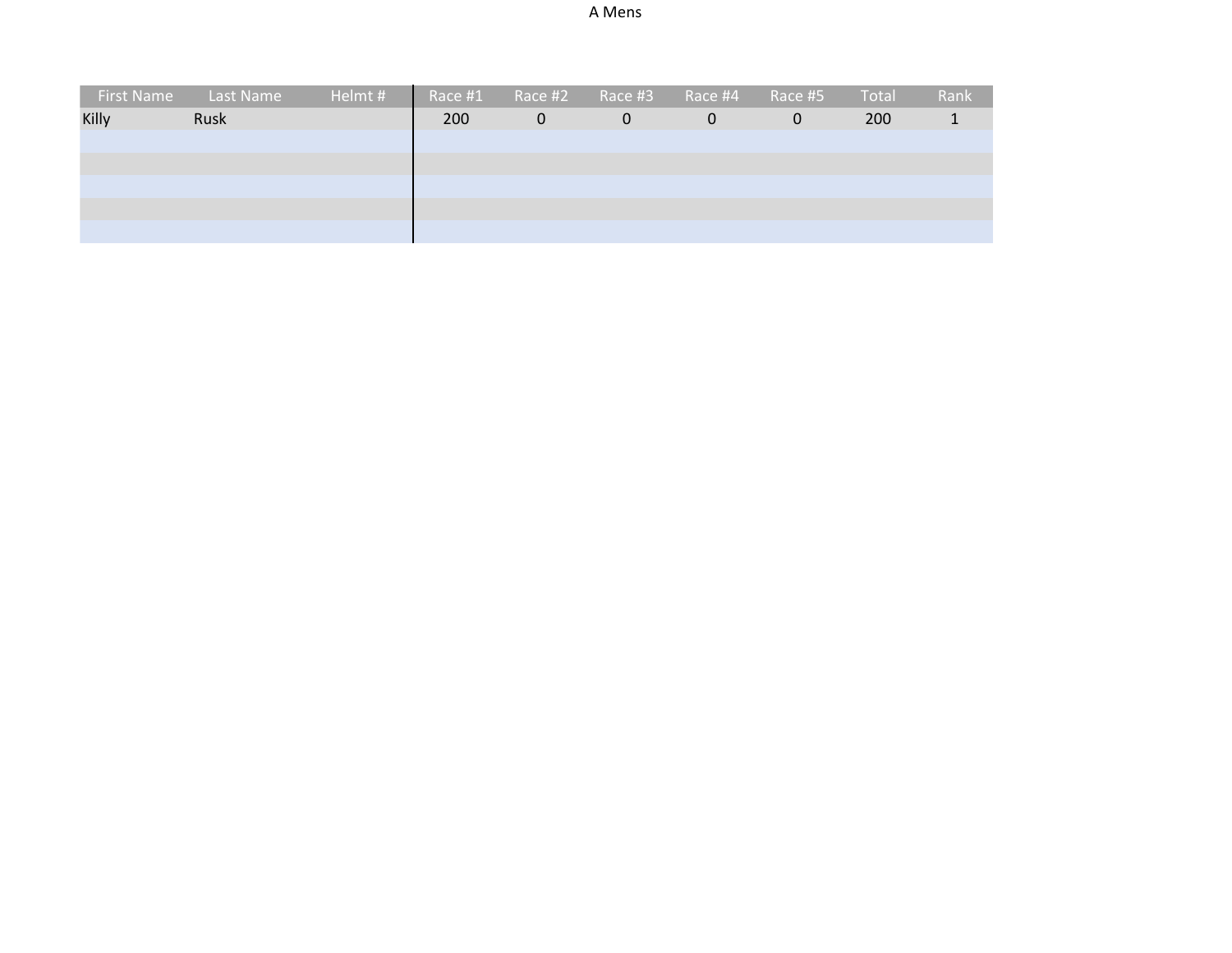| <b>First Name</b> | Last Name | Helmt# | Race #1 | Race #2     | Race #3     | $Race$ #4   | Race #5      | Total | Rank           |
|-------------------|-----------|--------|---------|-------------|-------------|-------------|--------------|-------|----------------|
| Josh              | Hopkins   |        | 200     | $\mathbf 0$ | $\mathbf 0$ | $\mathbf 0$ | $\mathbf{0}$ | 200   | $\mathbf{1}$   |
| Mark              | Flynn     |        | 199     | $\mathbf 0$ | 0           | $\mathbf 0$ | $\mathbf 0$  | 199   | $\overline{2}$ |
| Ricky             | Crosby    |        | 198     | $\mathbf 0$ | $\mathbf 0$ | $\mathbf 0$ | $\mathbf 0$  | 198   | $\overline{3}$ |
| <b>Bob</b>        | Boehman   |        | 197     | $\mathbf 0$ | 0           | $\mathbf 0$ | $\mathbf{0}$ | 197   | $\overline{a}$ |
|                   |           |        |         |             |             |             |              |       |                |
|                   |           |        |         |             |             |             |              |       |                |
|                   |           |        |         |             |             |             |              |       |                |
|                   |           |        |         |             |             |             |              |       |                |
|                   |           |        |         |             |             |             |              |       |                |
|                   |           |        |         |             |             |             |              |       |                |
|                   |           |        |         |             |             |             |              |       |                |
|                   |           |        |         |             |             |             |              |       |                |
|                   |           |        |         |             |             |             |              |       |                |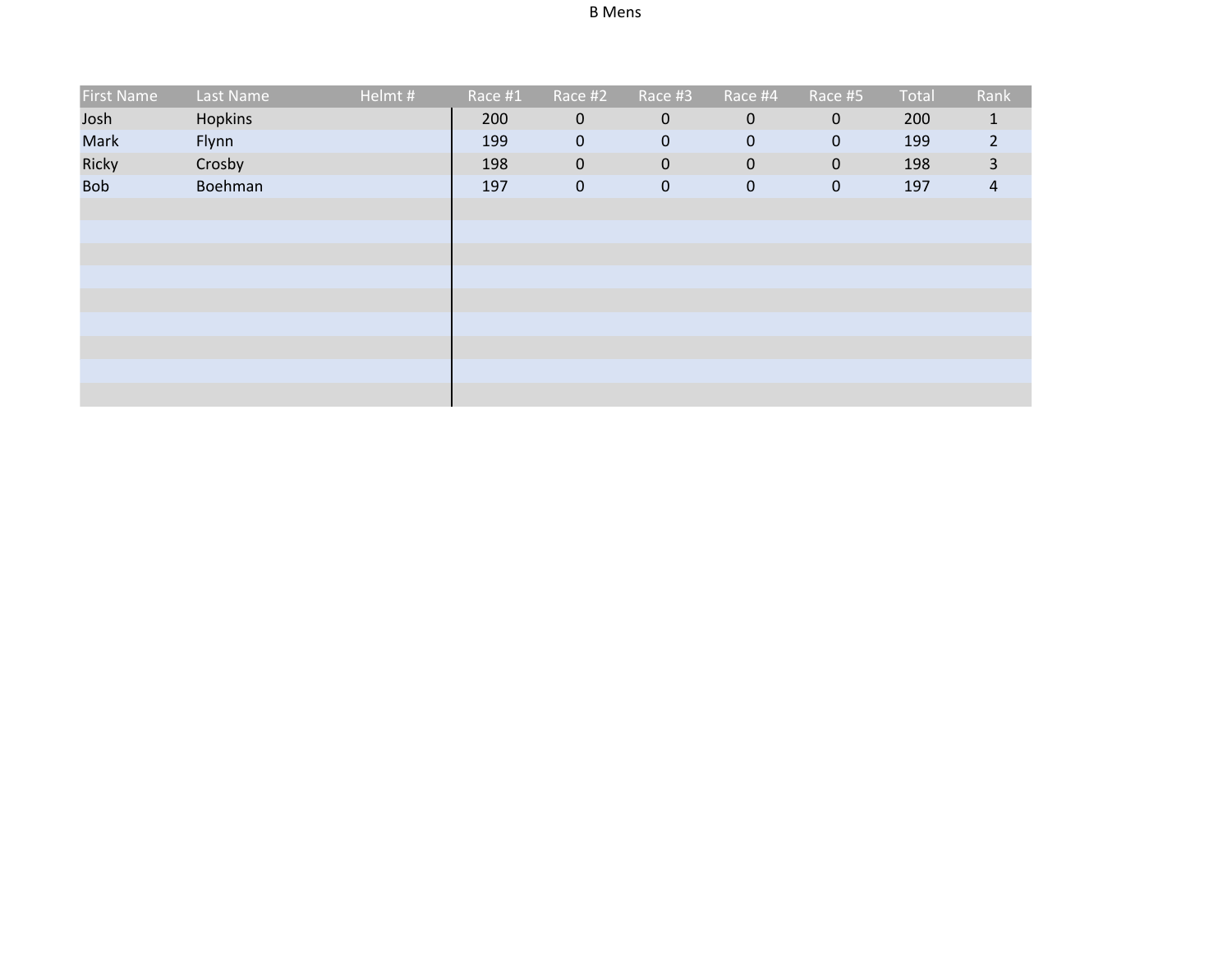| <b>First Name</b> | Last Name | Helmt# | Race #1 | Race #2     | Race #3     | Race #4      | Race #5     | Total | Rank           |
|-------------------|-----------|--------|---------|-------------|-------------|--------------|-------------|-------|----------------|
| Andy              | Pfister   |        | 199     | $\mathbf 0$ | $\mathbf 0$ | $\mathbf 0$  | $\mathbf 0$ | 199   | $\overline{2}$ |
| Mike              | Peterson  |        | 198     | $\mathbf 0$ | $\mathbf 0$ | $\mathbf{0}$ | $\mathbf 0$ | 198   | 3              |
| Liam              | Frankel   |        | 197     | $\mathbf 0$ | $\mathbf 0$ | $\mathbf 0$  | $\mathbf 0$ | 197   | $\overline{4}$ |
| Shane             | Dowell    |        | 200     | $\pmb{0}$   | $\pmb{0}$   | $\mathbf 0$  | $\pmb{0}$   | 200   | 1              |
|                   |           |        |         |             |             |              |             |       |                |
|                   |           |        |         |             |             |              |             |       |                |
|                   |           |        |         |             |             |              |             |       |                |
|                   |           |        |         |             |             |              |             |       |                |
|                   |           |        |         |             |             |              |             |       |                |
|                   |           |        |         |             |             |              |             |       |                |
|                   |           |        |         |             |             |              |             |       |                |
|                   |           |        |         |             |             |              |             |       |                |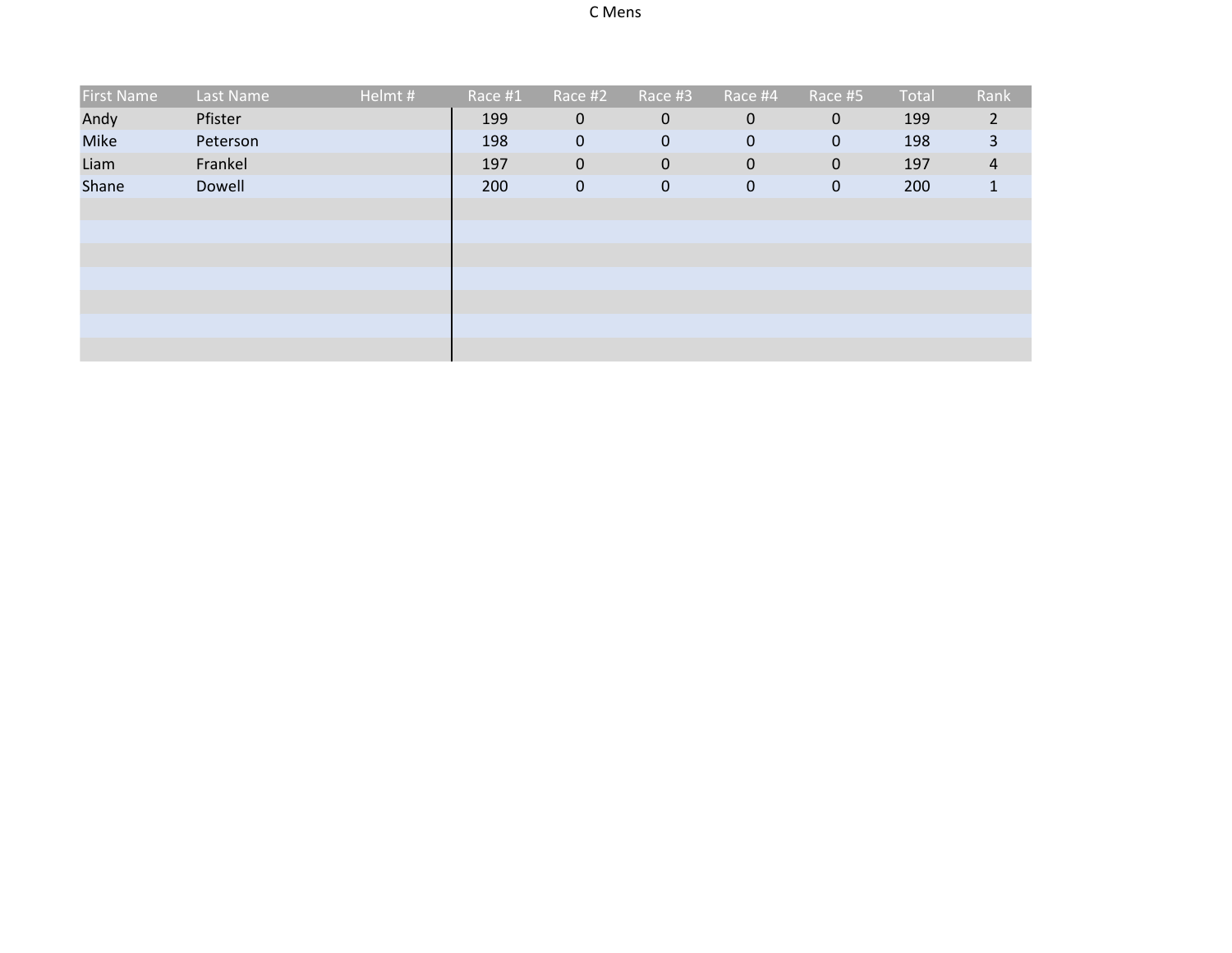| <b>First Name</b> | Last Name | Helmt # | Race #1 | Race #2 | Race #3 | Race #4 | Race #5 | Total | Rank |
|-------------------|-----------|---------|---------|---------|---------|---------|---------|-------|------|
|                   |           |         |         |         | Ü       | Ü       |         | υ     |      |
|                   |           |         |         |         | 0       | 0       |         | υ     |      |
|                   |           |         |         | 0       | 0       | 0       |         | 0     |      |
|                   |           |         |         |         | 0       | Ü       |         | U     |      |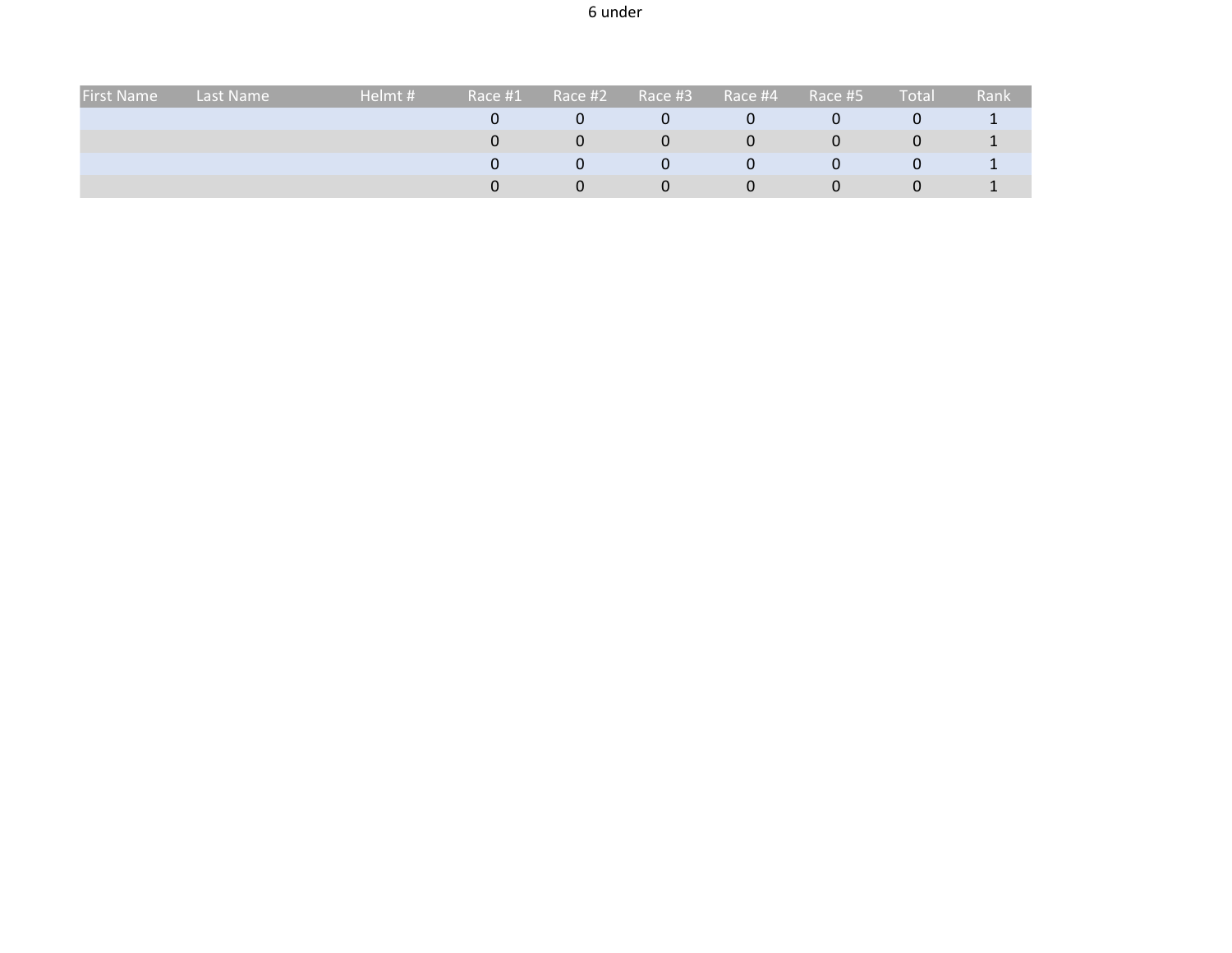| <b>First Name</b> | Last Name | Helmt # | Race #1 | Race #2     | Race #3 | Race #4     | Race #5   | Total | Rank |
|-------------------|-----------|---------|---------|-------------|---------|-------------|-----------|-------|------|
| Hayden            | Hopkins   |         | 199     | 0           | 0       | $\mathbf 0$ | 0         | 199   |      |
| <b>Blake</b>      | Dowell    |         | 196     | $\mathbf 0$ | 0       | $\mathbf 0$ | $\pmb{0}$ | 196   | 5    |
| Luke              | Adams     |         | 200     | $\pmb{0}$   | 0       | $\mathbf 0$ | 0         | 200   |      |
| Adam              | Boehman   |         | 198     | $\mathbf 0$ | 0       | $\mathbf 0$ | $\pmb{0}$ | 198   | 3    |
| Lincoln           | Grossman  |         | 197     | $\mathbf 0$ | 0       | $\mathbf 0$ | 0         | 197   | 4    |
|                   |           |         |         |             |         |             |           |       |      |
|                   |           |         |         |             |         |             |           |       |      |
|                   |           |         |         |             |         |             |           |       |      |
|                   |           |         |         |             |         |             |           |       |      |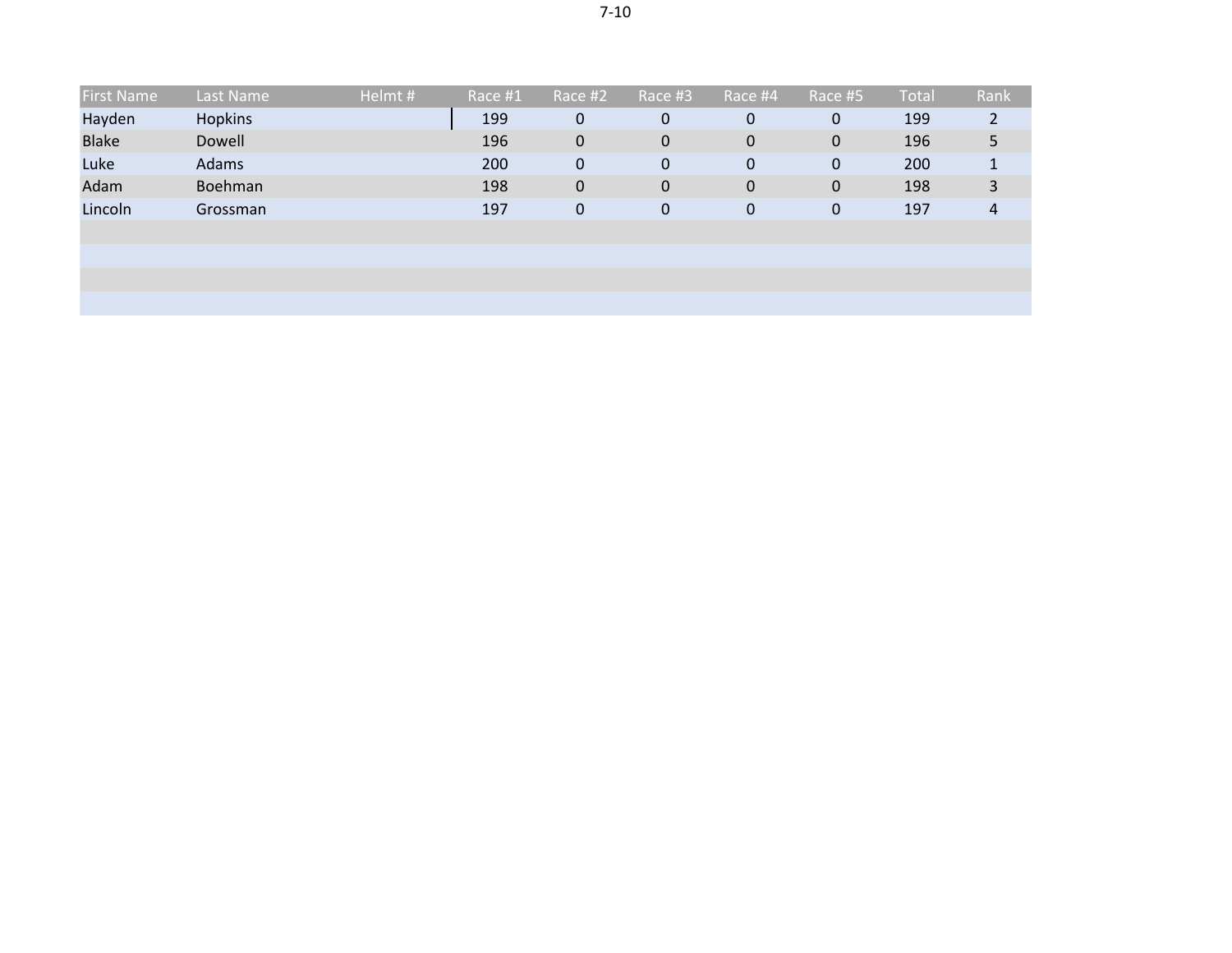|--|

| <b>First Name</b> | Last Name | Helmt# | Race #1 | Race #2     | Race #3          | Race #4      | Race #5     | Total | Rank           |
|-------------------|-----------|--------|---------|-------------|------------------|--------------|-------------|-------|----------------|
| Ty                | Hopkins   |        | 199     | $\mathbf 0$ | 0                | $\mathbf{0}$ | 0           | 199   | $\overline{2}$ |
| Andrew            | Boehman   |        | 200     | $\mathbf 0$ | $\pmb{0}$        | $\mathbf 0$  | $\mathbf 0$ | 200   | 1              |
| Aaron             | Boehman   |        | 197     | $\mathbf 0$ | $\boldsymbol{0}$ | $\mathbf 0$  | $\pmb{0}$   | 197   | $\overline{4}$ |
| Jaxon             | Grossman  |        | 198     | $\mathbf 0$ | $\mathbf 0$      | $\mathbf 0$  | $\pmb{0}$   | 198   | 3              |
|                   |           |        |         |             |                  |              |             |       |                |
|                   |           |        |         |             |                  |              |             |       |                |
|                   |           |        |         |             |                  |              |             |       |                |
|                   |           |        |         |             |                  |              |             |       |                |
|                   |           |        |         |             |                  |              |             |       |                |
|                   |           |        |         |             |                  |              |             |       |                |
|                   |           |        |         |             |                  |              |             |       |                |
|                   |           |        |         |             |                  |              |             |       |                |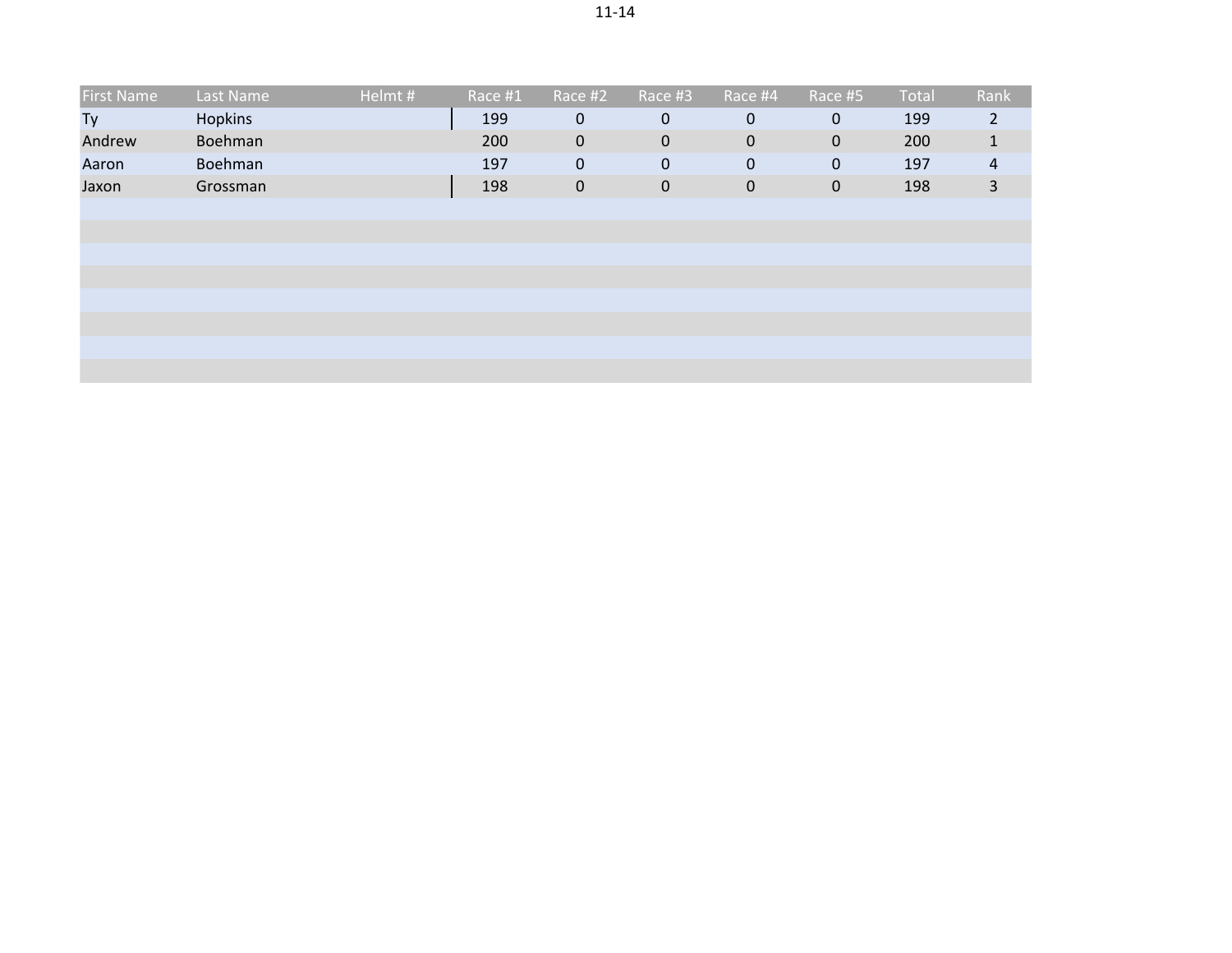| First Name | Last Name | Helmt # | Race #1 | Race #2      | Race #3        | Race #4     | Race #5     | Total       | Rank         |
|------------|-----------|---------|---------|--------------|----------------|-------------|-------------|-------------|--------------|
|            |           |         |         |              |                |             |             |             |              |
|            |           |         |         |              |                |             |             |             |              |
|            |           |         |         |              |                |             |             |             |              |
|            |           |         |         |              |                |             |             |             |              |
|            |           |         |         |              |                |             |             |             |              |
|            |           |         |         |              |                |             |             |             |              |
|            |           |         |         |              |                |             |             |             |              |
|            |           |         |         | $\mathbf 0$  | $\overline{0}$ | $\mathbf 0$ | $\mathbf 0$ | $\mathbf 0$ |              |
|            |           |         |         | $\mathbf 0$  | $\mathbf 0$    | $\mathbf 0$ | $\mathbf 0$ | $\mathbf 0$ | $\mathbf{1}$ |
|            |           |         |         | 0            | $\mathbf 0$    | $\mathbf 0$ | $\mathbf 0$ | $\mathbf 0$ | 1            |
|            |           |         |         | $\mathbf 0$  | $\mathbf 0$    | $\mathbf 0$ | $\mathbf 0$ | $\mathbf 0$ | $\mathbf{1}$ |
|            |           |         |         | $\mathbf{0}$ | $\mathbf 0$    | $\pmb{0}$   | $\mathbf 0$ | $\bf 0$     | 1            |
|            |           |         |         | 0            | $\mathbf 0$    | $\pmb{0}$   | $\pmb{0}$   | $\mathbf 0$ |              |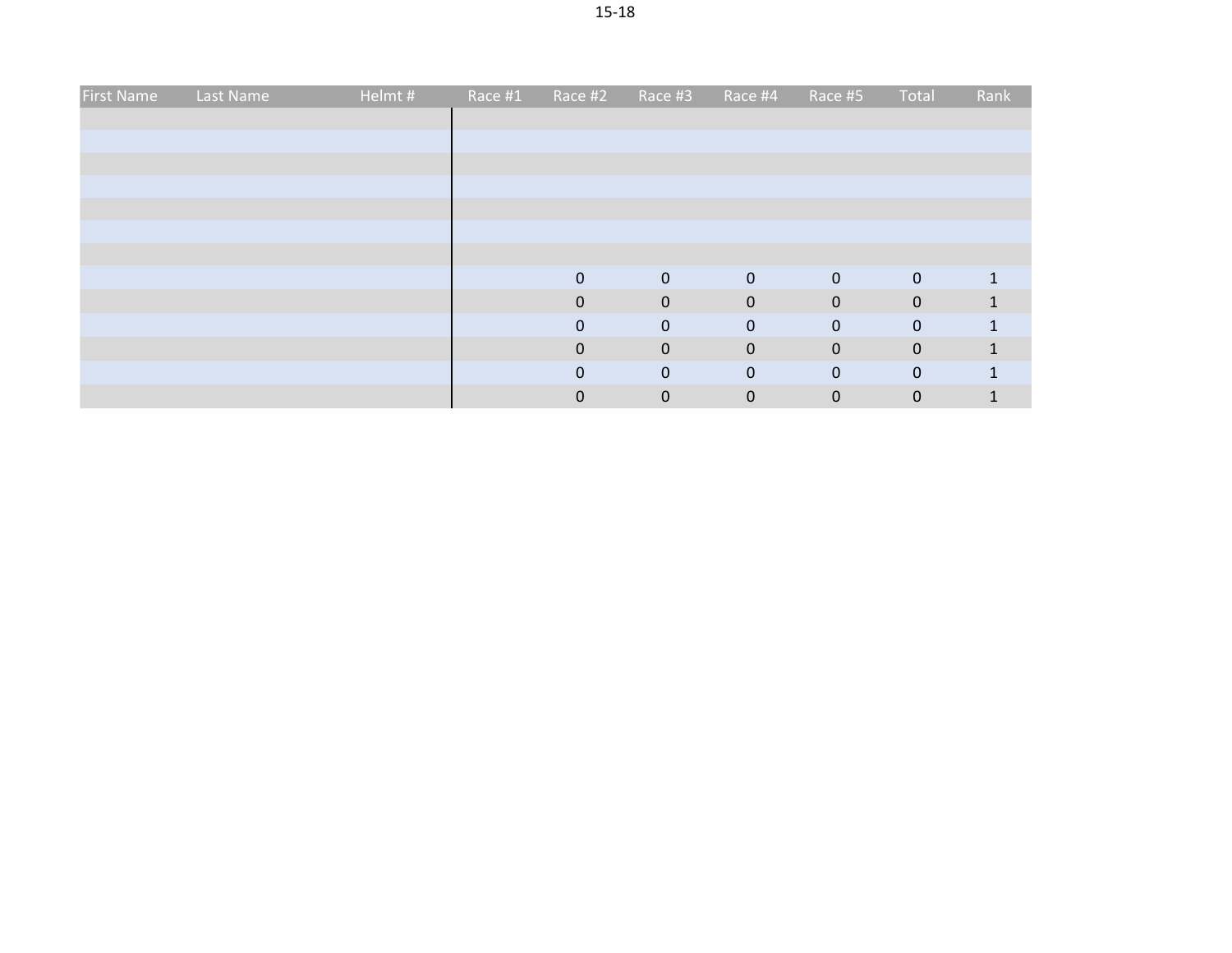## Expert Female

| <b>First Name</b> | Last Name | Helmt# | Race #1 | Race #2          | Race #3     | Race #4     | Race #5     | Total | Rank                    |
|-------------------|-----------|--------|---------|------------------|-------------|-------------|-------------|-------|-------------------------|
| Sarah             | Pfister   |        | 200     | $\mathbf 0$      | $\mathbf 0$ | $\mathbf 0$ | $\mathbf 0$ | 200   | $\mathbf{1}$            |
| Tabby             | Flinn     |        | 198     | $\pmb{0}$        | $\pmb{0}$   | $\mathbf 0$ | $\mathbf 0$ | 198   | $\overline{\mathbf{3}}$ |
| Mia               | Land      |        | 199     | $\boldsymbol{0}$ | $\mathbf 0$ | $\mathbf 0$ | $\mathbf 0$ | 199   | $2^{\circ}$             |
|                   |           |        |         |                  |             |             |             |       |                         |
|                   |           |        |         |                  |             |             |             |       |                         |
|                   |           |        |         |                  |             |             |             |       |                         |
|                   |           |        |         |                  |             |             |             |       |                         |
|                   |           |        |         |                  |             |             |             |       |                         |
|                   |           |        |         |                  |             |             |             |       |                         |
|                   |           |        |         |                  |             |             |             |       |                         |
|                   |           |        |         |                  |             |             |             |       |                         |
|                   |           |        |         |                  |             |             |             |       |                         |
|                   |           |        |         |                  |             |             |             |       |                         |
|                   |           |        |         |                  |             |             |             |       |                         |
|                   |           |        |         |                  |             |             |             |       |                         |
|                   |           |        |         |                  |             |             |             |       |                         |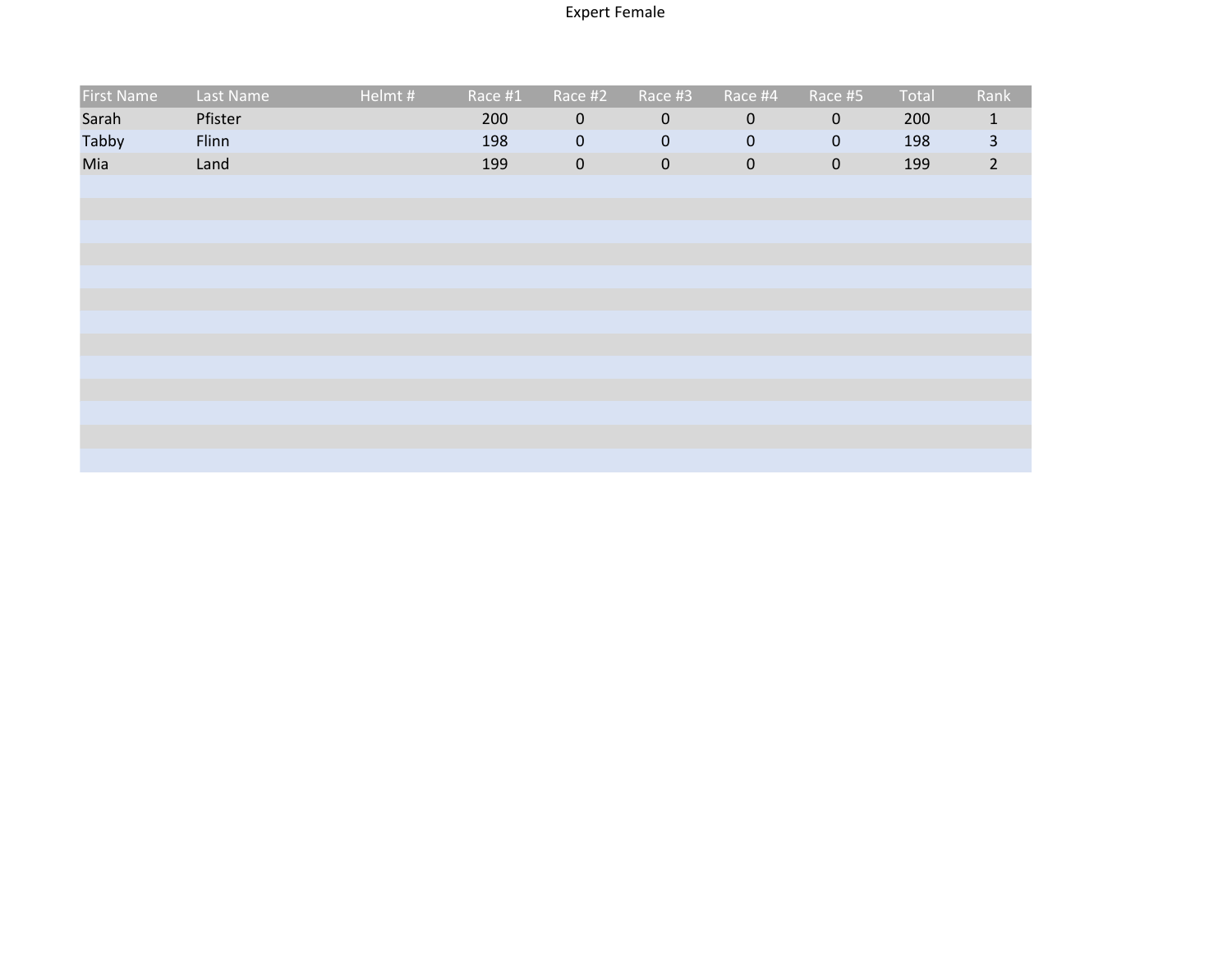## Novice Women

| <b>First Name</b> | Last Name      | Helmt# | Race #1 | Race #2          | Race #3 | Race #4     | Race #5     | <b>Total</b> | Rank           |
|-------------------|----------------|--------|---------|------------------|---------|-------------|-------------|--------------|----------------|
| Crystal           | <b>Hopkins</b> |        | 200     | $\boldsymbol{0}$ | 0       | $\mathbf 0$ | $\mathbf 0$ | 200          | 1              |
| Trisha            | Deal           |        | 198     | 0                | 0       | $\mathbf 0$ | $\mathbf 0$ | 198          | 3              |
| Jean              | Frankel        |        | 199     | $\mathbf 0$      | 0       | $\mathbf 0$ | $\mathbf 0$ | 199          | $\overline{2}$ |
|                   |                |        |         |                  |         |             |             |              |                |
|                   |                |        |         |                  |         |             |             |              |                |
|                   |                |        |         |                  |         |             |             |              |                |
|                   |                |        |         |                  |         |             |             |              |                |
|                   |                |        |         |                  |         |             |             |              |                |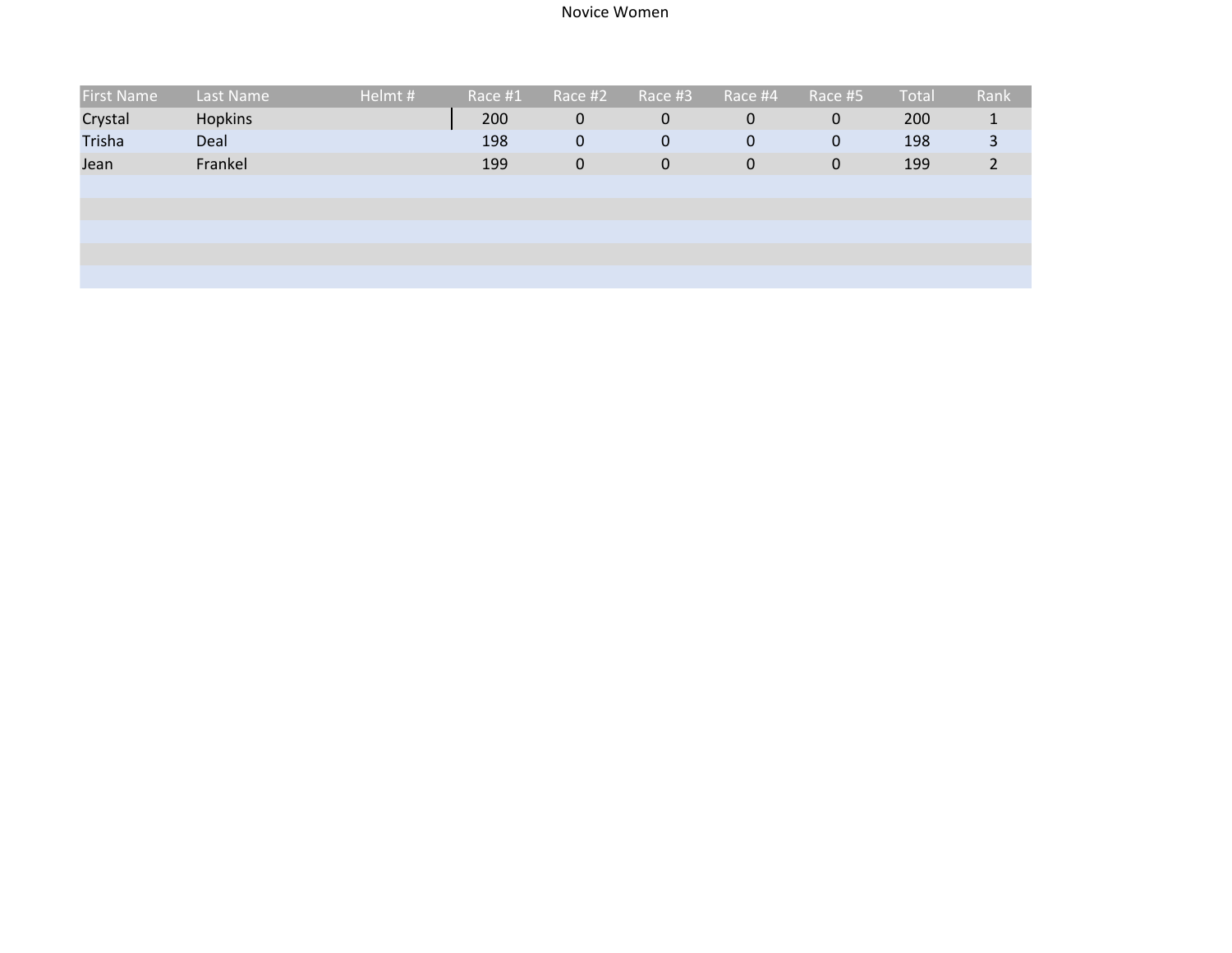| Last Name | Helmt# |             |           |             | Race #4                       | Race #5   | Total       | Rank         |
|-----------|--------|-------------|-----------|-------------|-------------------------------|-----------|-------------|--------------|
|           |        |             |           |             |                               |           |             |              |
|           |        | $\mathbf 0$ | $\pmb{0}$ | $\mathbf 0$ | $\mathbf 0$                   | $\pmb{0}$ | $\mathbf 0$ | $\mathbf{1}$ |
|           |        |             |           |             |                               |           |             |              |
|           |        |             |           |             |                               |           |             |              |
|           |        |             |           |             |                               |           |             |              |
|           |        |             |           |             |                               |           |             |              |
|           |        |             |           |             |                               |           |             |              |
|           |        |             |           |             |                               |           |             |              |
|           |        |             |           |             |                               |           |             |              |
|           |        |             |           |             |                               |           |             |              |
|           |        |             |           |             |                               |           |             |              |
|           |        |             |           |             |                               |           |             |              |
|           |        |             |           |             |                               |           |             |              |
|           |        |             |           |             |                               |           |             |              |
|           |        |             |           |             |                               |           |             |              |
|           |        |             |           |             |                               |           |             |              |
|           |        |             |           |             |                               |           |             |              |
|           |        |             |           |             |                               |           |             |              |
|           |        |             |           |             |                               |           |             |              |
|           |        |             |           |             |                               |           |             |              |
|           |        |             |           |             | Race #1<br>Race #2<br>Race #3 |           |             |              |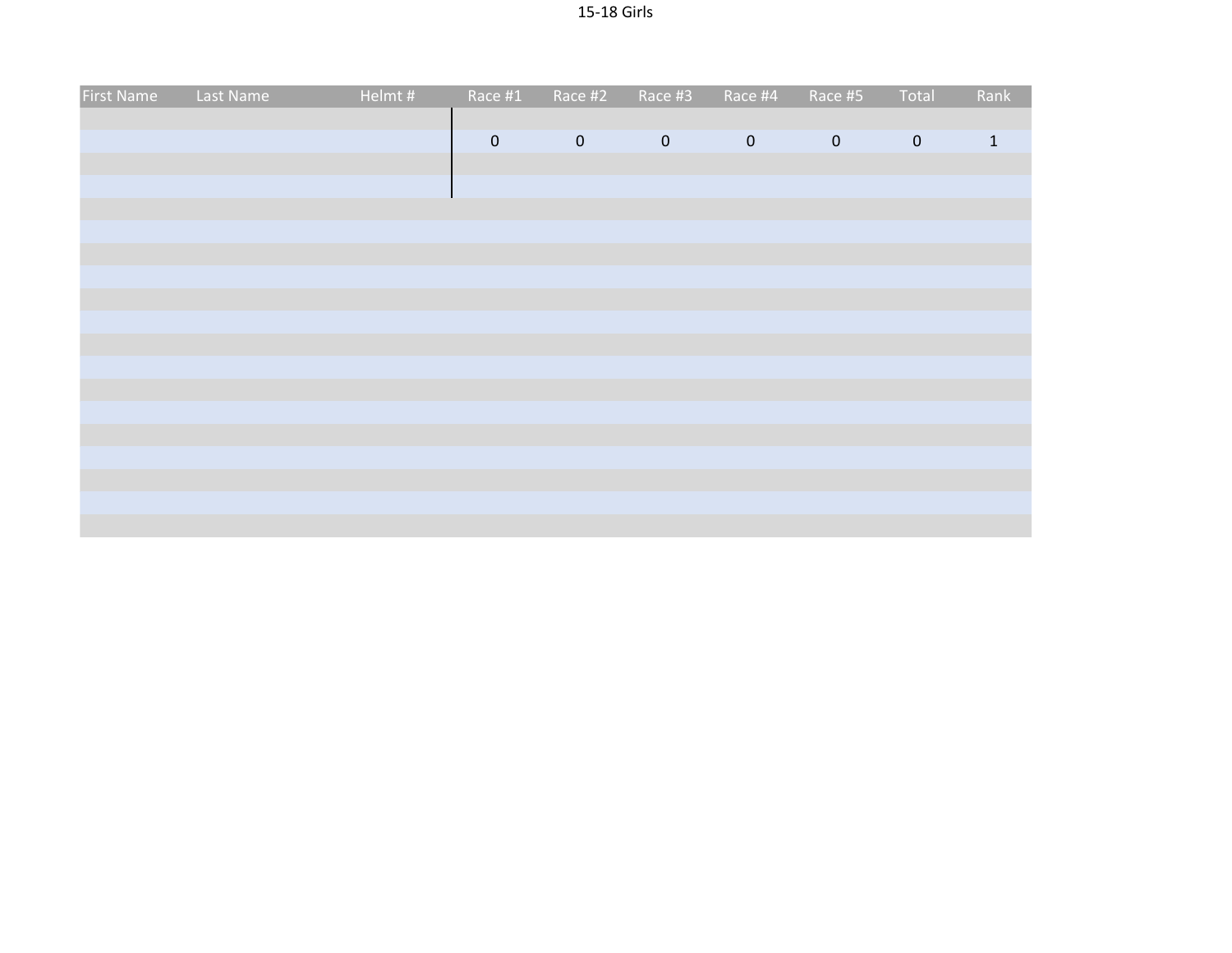| <b>First Name</b> | Last Name | Helmt#    | Race #1 | Race #2             | Race #3     | Race #4        | Race #5     | Total       | Rank         |
|-------------------|-----------|-----------|---------|---------------------|-------------|----------------|-------------|-------------|--------------|
|                   |           |           |         |                     |             |                |             |             |              |
|                   |           | $\pmb{0}$ |         | $\mathsf{O}\xspace$ | $\mathbf 0$ | $\overline{0}$ | $\mathbf 0$ | $\mathbf 0$ | $\mathbf{1}$ |
|                   |           |           |         |                     |             |                |             |             |              |
|                   |           |           |         |                     |             |                |             |             |              |
|                   |           |           |         |                     |             |                |             |             |              |
|                   |           |           |         |                     |             |                |             |             |              |
|                   |           |           |         |                     |             |                |             |             |              |
|                   |           |           |         |                     |             |                |             |             |              |
|                   |           |           |         |                     |             |                |             |             |              |
|                   |           |           |         |                     |             |                |             |             |              |
|                   |           |           |         |                     |             |                |             |             |              |
|                   |           |           |         |                     |             |                |             |             |              |
|                   |           |           |         |                     |             |                |             |             |              |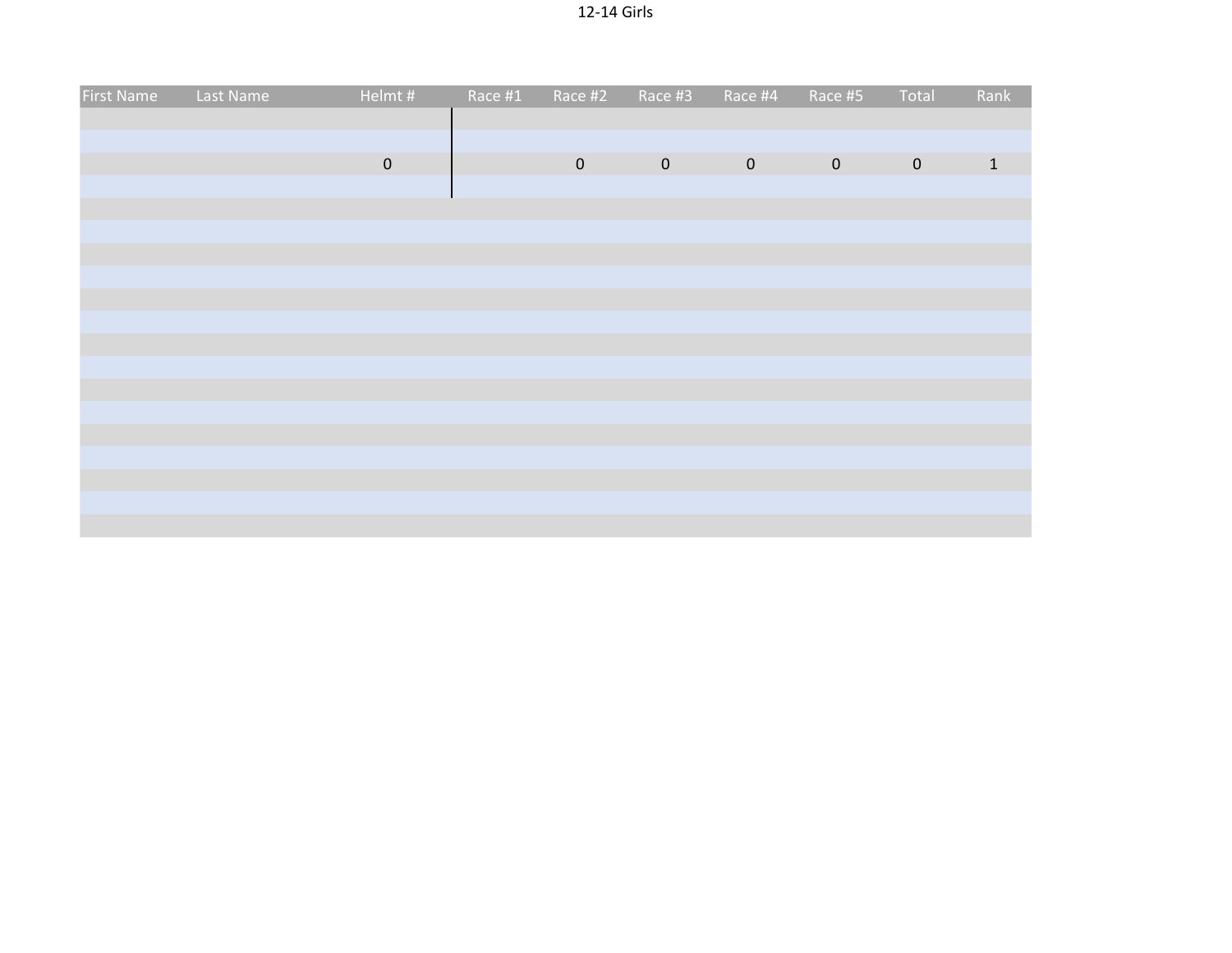| <b>First Name</b> | Last Name | Helmt#    | Race #1 | Race #2     | Race #3     | Race #4     | Race #5     | Total       | Rank         |
|-------------------|-----------|-----------|---------|-------------|-------------|-------------|-------------|-------------|--------------|
|                   |           |           |         |             |             |             |             |             |              |
|                   |           | $\pmb{0}$ |         | $\mathbf 0$ | $\mathbf 0$ | $\mathbf 0$ | $\mathbf 0$ | $\mathbf 0$ | $\mathbf{1}$ |
|                   |           |           |         |             |             |             |             |             |              |
|                   |           |           |         |             |             |             |             |             |              |
|                   |           |           |         |             |             |             |             |             |              |
|                   |           |           |         |             |             |             |             |             |              |
|                   |           |           |         |             |             |             |             |             |              |
|                   |           |           |         |             |             |             |             |             |              |
|                   |           |           |         |             |             |             |             |             |              |
|                   |           |           |         |             |             |             |             |             |              |
|                   |           |           |         |             |             |             |             |             |              |
|                   |           |           |         |             |             |             |             |             |              |
|                   |           |           |         |             |             |             |             |             |              |
|                   |           |           |         |             |             |             |             |             |              |
|                   |           |           |         |             |             |             |             |             |              |
|                   |           |           |         |             |             |             |             |             |              |
|                   |           |           |         |             |             |             |             |             |              |
|                   |           |           |         |             |             |             |             |             |              |